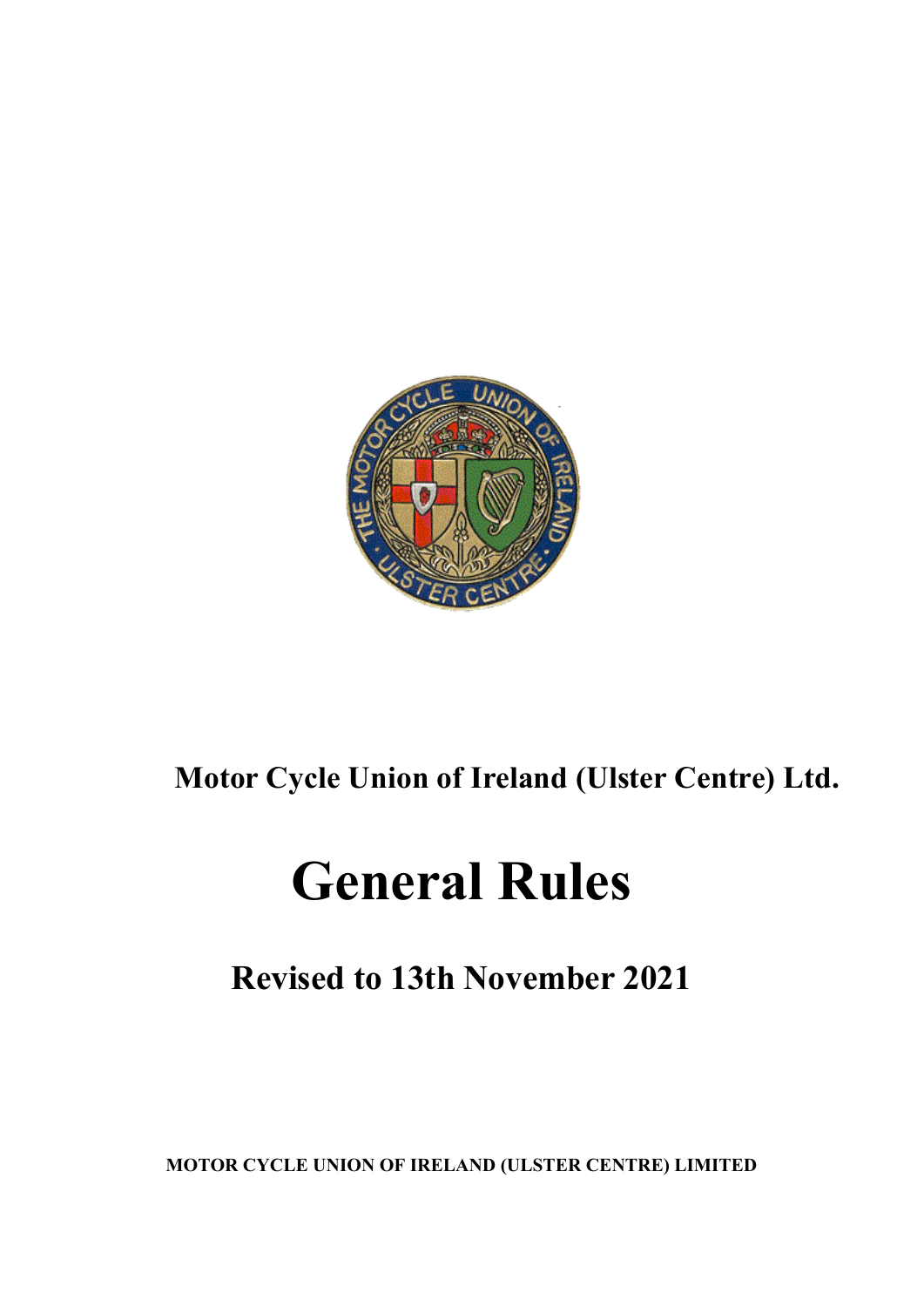#### **GENERAL RULES**

**1.** This body shall be called the Motor Cycle Union of Ireland (Ulster Centre) Limited, hereinafter termed "the Centre", and shall have jurisdiction in all questions relating to the sport of motorcycling within the province of Ulster (nine county area).

#### **OBJECTS**

**2**. The objects of the Centre shall be:

(a) To act as Governing Body within the territory controlled by the Centre in all matters relating to motorcycle competitions.

(b) To foster the pastime of motorcycling and to act as a society of encouragement.

(c) To secure a fair and equitable administration of justice as regards the rights of motorcyclists as such.

(d) To watch the course of any legislative measures affecting the interests of motorcyclists and to make such

representations on the subject and take such action as occasion may demand.

(e) To make and administer rules and regulations for the government of motorcycle competitions of any kind within the area of its jurisdiction.

**2.1 CODE OF ETHICS -** the Centre agrees that sporting integrity is based on the acceptance of rules, fairness,

equality, respect for others, moral conduct and a sense of what is right. Violence, bullying, breaking the rules, abuse of drugs, lack of fair play and other unethical behaviours are unacceptable and the Centre reserves the right to discipline any of its affiliated clubs and bodies, members, officials or competition licence holders involved in such activities. The Centre agrees to:

(a) set a good example at all times

(b) sign and agree to relevant Codes of Conduct.

(c) follow the spirit of policies as required e.g. Equal Opportunity Policy.

(d) abide by and agree to international/national policies and guidelines e.g. anti-doping, Child Protection procedures. *AGM Nov 2003*

**2.2 EQUALITY STATEMENT** - the Centre aims to promote the sport of motorcycling for all present and potential competitors, officials, members, instructors, coaches, volunteers and employees and will be mindful of the need to carry out its functions in a manner which promotes equality of opportunity between:

- (a) persons of different religious belief, political group, racial group, age.
- (b) persons regardless of marital status or sexual orientation.
- (c) men and women generally.
- (d) persons with a disability and persons without.
- (e) persons with dependants and persons without.

Furthermore the Centre:

f) aims to make its services and training programmes accessible to all and may take special measures to ensure that certain groups are not unfairly disadvantaged, provided such action does not adversely affect the standard, quality and integrity of its schemes.

(g) reserves the right to discipline any of its affiliated clubs and bodies, members, officials or competition licence holders who practice any form of discrimination in breach of this statement.

(h) encourages its affiliated clubs and bodies to adopt a similar policy. *AGM Nov 2003*

**2.3 CHILD PROTECTION STATEMENT** - the Centre and its affiliated clubs and bodies are committed to safeguarding the well-being of all competitors, officials, members, instructors, coaches, volunteers and employees, and as such comply fully with the up to date policy, practice and/or procedures as recommended by the 2&4 Wheel Motor Sport Steering Group Limited. **AGM Nov 2003 AGM Nov 2003** 

The term *child protection* has been expanded to *safeguarding* as it reflects the wider responsibility for health, safety and prevention as well as just protection from abuse. It may be defined as 'Doing everything that is possible to minimise the risk of harm to children and young people.'

We acknowledge the duty of care to safeguard and promote the welfare of children, and are committed to ensuring safeguarding practice reflects statutory responsibilities, government guidance and complies with the requirements laid out by Sport N.I., the NSPCC and Child Protection in Sports Unit. *AGM Nov 2014*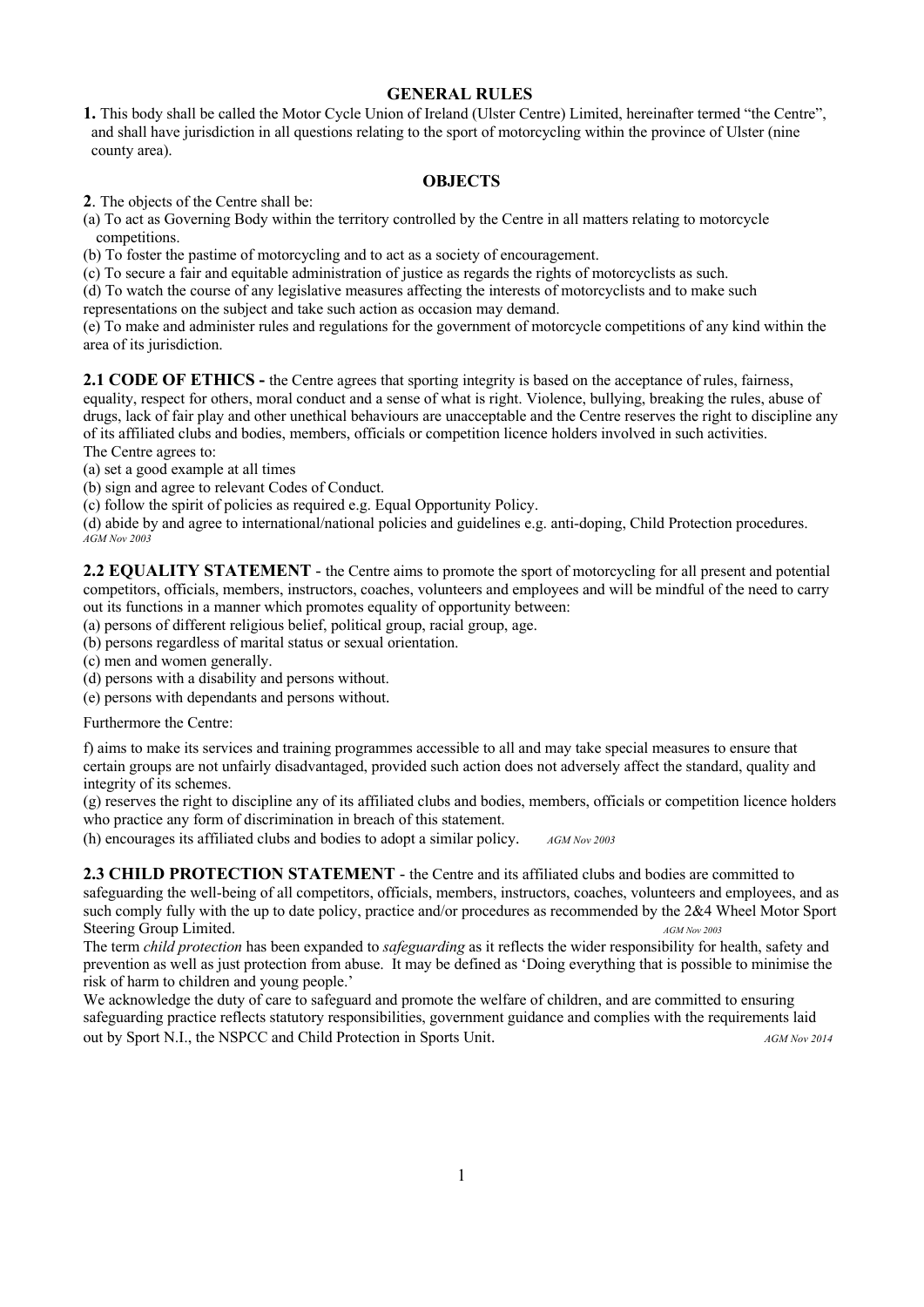#### **CONSTITUTION**

#### **3**. The Centre shall consist of:

- (a) A Patron
- (b) A President
- (c) A Chairperson
- (d) A Vice-Chairperson
- (e) Honorary Secretary
- (f) Assistant Honorary Secretary(s)
- (g) Honorary Treasurer
- (h) Affiliated Clubs
- (i) Affiliated Bodies
- (j) Senior Members
- (k) Honorary Members

*AGM Nov 2010*

**4**. **AFFILILATED CLUBS** – a motor cycle club, on applying to join the Centre, must do so in writing, and shall forward with its application a statement of the number of its members, a copy of its rules, the name and address of its secretary, and the names of the persons whom it is proposed shall represent the club if affiliated.

The application shall be considered at the next meeting of the Centre and, if supported by a clear majority of those present and voting, the club shall become affiliated to the Centre.

Every application for affiliation shall be deemed to imply the intent, on the part of the applicant club, of complying with the rules of the Centre. During the first twelve months following affiliation, no club may secure an "Open" date for the promotion of an "Open" competition.

**4.1 AFFILIATED BODIES** – the Centre may accept any organisation approved by it as an Affiliated Body. An Affiliated Body shall be affiliated for such purposes and under such terms and conditions as shall be determined at the time of its affiliation. An Affiliated Body shall pay an affiliation fee to the Centre and, shall, if it promotes events, be liable for all permit and insurance fees associated with the promotion of the said events.  $AGM Nov 2001$ 

*AGM Nov 2001* Each affiliated body shall be entitled to representation by one duly appointed delegate, who shall be the official representative of the body at all meetings of the Centre.

**5**. **SENIOR MEMBERS** – the Centre, at the Annual General Meeting each year may elect to the position of "Senior Member" not more than three persons who are deemed to have rendered valuable service to the government and sport of motorcycling. The period of office for these Senior Members will be for twelve months. They shall be eligible for reelection at the expiration of their term of office, provided that during the year of office ending, they have attended at least two-thirds of the total number of Council meetings held or have satisfied the Council that their failure to attend this number of meetings was due to exceptional circumstances.

**6. HONORARY MEMBERS** – the Centre may elect to the position of Honorary Member, either for life or such period as may be determined, any person who has rendered conspicuous service to the Centre. A person can only be elected to the position of Honorary Member at an Annual General Meeting and the name of the person must have been proposed for nomination at a Council meeting not less than three months prior to the Annual General Meeting at which the nomination is to be considered. An individual member or a club is only entitled to make one nomination in any year.

**7.** Each club shall pay annually to the Centre an affiliation fee. The amount shall be recommended by the Finance Committee to the Annual General Meeting (or an Extraordinary General Meeting called for that purpose) and shall be subject to the approval of that Annual General Meeting (or Extraordinary General Meeting). The subscriptions are due upon affiliation and thereafter on the 1st November each year and should be paid promptly and without application from the Centre. Until these fees are paid no club shall be entitled to the benefits of affiliation. A nominal roll of members in respect of whom fees are paid, giving their names and addresses shall be sent to the Centre at the same time as the affiliation fees are paid. *AGM Nov 2021*

**8**. The affiliation of a club may be terminated by either party giving three months' notice to end 31st October in any year.

**9**. If any member of an affiliated club shall cease to be a member of that club, notice shall be given within 14 days to the Centre, whereupon the member shall cease to be entitled to any of the privileges of affiliated membership.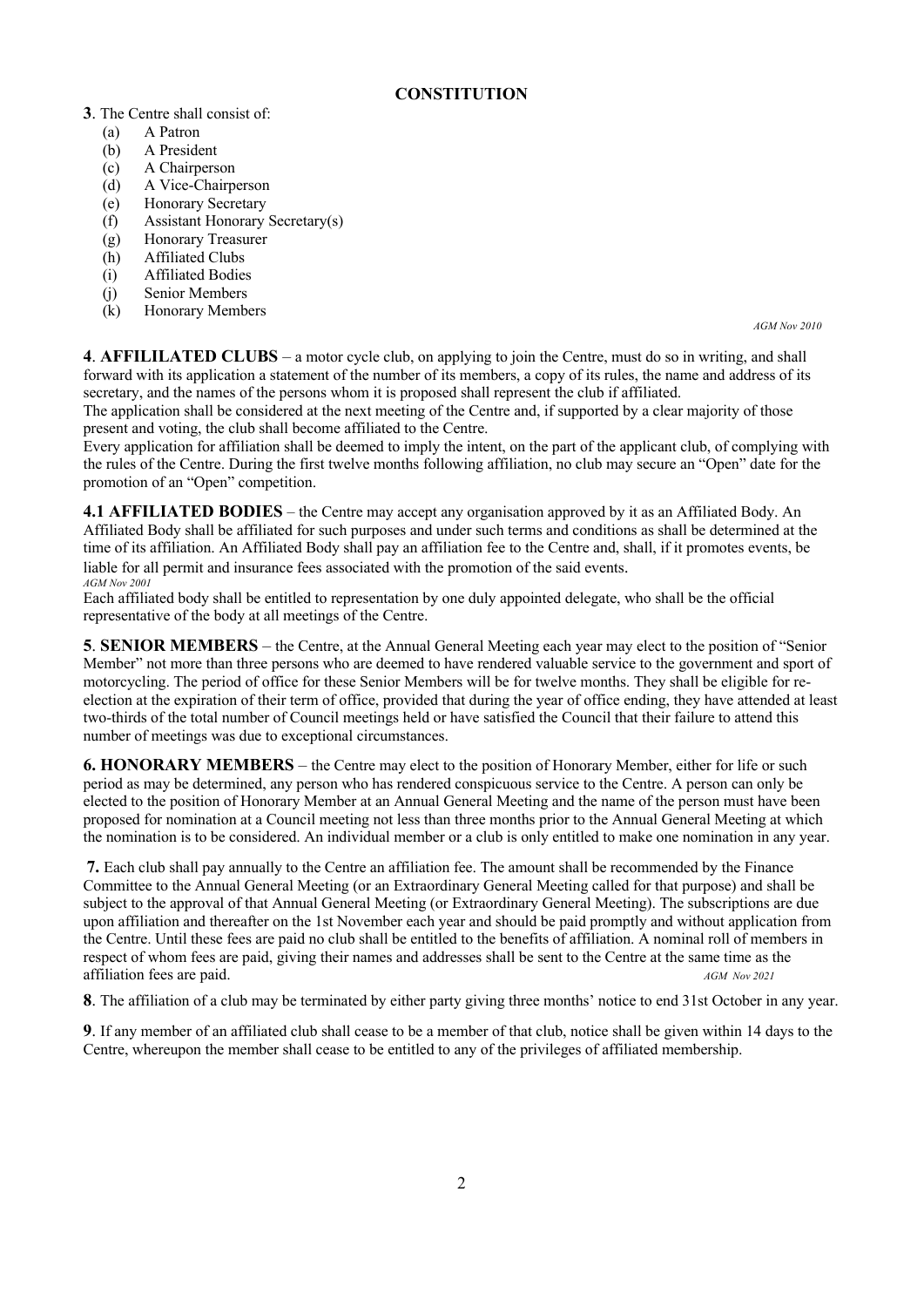#### **GOVERNMENT**

**10.** The affairs of the Centre shall be managed by the Council as hereinafter set forth. Six shall form a quorum of the Council.

**11.** The Council of the Centre shall consist of delegates nominated by an affiliated club to represent that club and properly qualified under Rule 14, Senior Members, Honorary Members and Vice-Presidents.

**11.1** The following persons may also attend Council meetings but shall not have an automatic right to speak but, may do so with the permission of the meeting:

- **(a)** a Centre Official.
- **(b)** a Secretary of an Affiliated Club.
- **(c)** a holder of a Competition Licence issued by the MCUI (Ulster Centre) Limited.
- **(d)** any other person with the permission of the meeting.

**12**. The Council shall elect, at the Annual General Meeting, a Chairperson, Vice-Chairperson, Secretary, Treasurer, Solicitor, an Auditor and such other officers, committees etc. as the Council may from time to time determine. A paid official shall not be eligible to act as a member of Council.

The office of Chairperson shall be elected annually and may not be held by the same person for more than two consecutive years and having relinquished the office a person may not be re-elected to it for a period of three years. The outgoing Chairperson shall inherit the office of President unless the Chairperson resigns from office or is removed from office on a vote of no confidence. The outgoing President shall inherit the office of Vice-President unless the President resigns from office or is removed from office on a vote of no confidence. Any officer in whom a vote of no confidence is passed shall immediately resign from the office and any officer refusing to do so will be expelled from the Centre. Nominations for all offices, except the Management Committee, will be taken at the October Council meeting each year. Further nominations may ONLY be made at the Annual General Meeting and shall be subject to the following limitations:

**(a)** In the case of an election for a single office, further nominations will only be accepted if all the original nominees withdraw otherwise the election shall be confined to the remaining nominees or if only one remains that nominee shall be declared elected.

**(b)** In the case of an election for a committee which has a stipulated membership, further nominations will only be accepted if the number of the original nominees remaining is less than the number required for the committee. In such circumstances those original nominees remaining shall be declared elected and further nominations will then be accepted for the remaining position(s).

**13**. The affairs of the Centre shall be managed by the Council which shall meet monthly.

The business shall be conducted by committees which shall meet monthly or as required and report to the Council. The reports of the committees shall be in writing or typed form and shall be forwarded to the Ulster Centre Secretary within 7 days of the date of the meeting and not less than 7 days prior to the monthly Council Meeting at which they are to be considered. The Council shall have powers to confirm recommendations made by the various committees, or shall refer them for consideration together with such direction as may be deemed appropriate. Minutes of the monthly Council meeting, Management Committee meetings and other main committee meetings, shall be sent by (email or ordinary mail) to all Council members at least four days, excluding Sundays and public holidays, before the date of the next monthly council meeting.

There shall be main Committees as follows; Finance, General Purposes, Safety, Tarmac (Road Racing and Short Circuits), and Trials.

Each committee shall consist of five members, with the exception of the

Tarmac and Safety Committees which shall consist of nine members, elected by the Ulster Centre Council at each Annual General Meeting, together with the Chairperson, Secretary and Treasurer as ex-Officio members. In addition, the Sporting Committees (Tarmac and Trials) shall consist of one Nominated Delegate from each organising club of that particular discipline, if not already represented on Committee.

Each Committee shall also have power to co-opt not more than two additional persons who the committee considers can bring special skills/interest to the committee or for the purpose of developing future potential officers and officials of the centre. These additional persons can be either from within or without the Council.

Each Committee shall also have power to co-opt persons from within the Council to fill any vacancy that arises, for any reason, on a committee between Annual General Meetings.

All co-options are subject to approval by the Council; such approval shall not unreasonably be withheld.

The Convenor of each of these Committees shall be selected from one of the members elected by Council at each Annual General Meeting. Each of the Committee members, either elected by the Ulster Centre Council or nominated by member Clubs, or co-opted, shall have equal voting rights.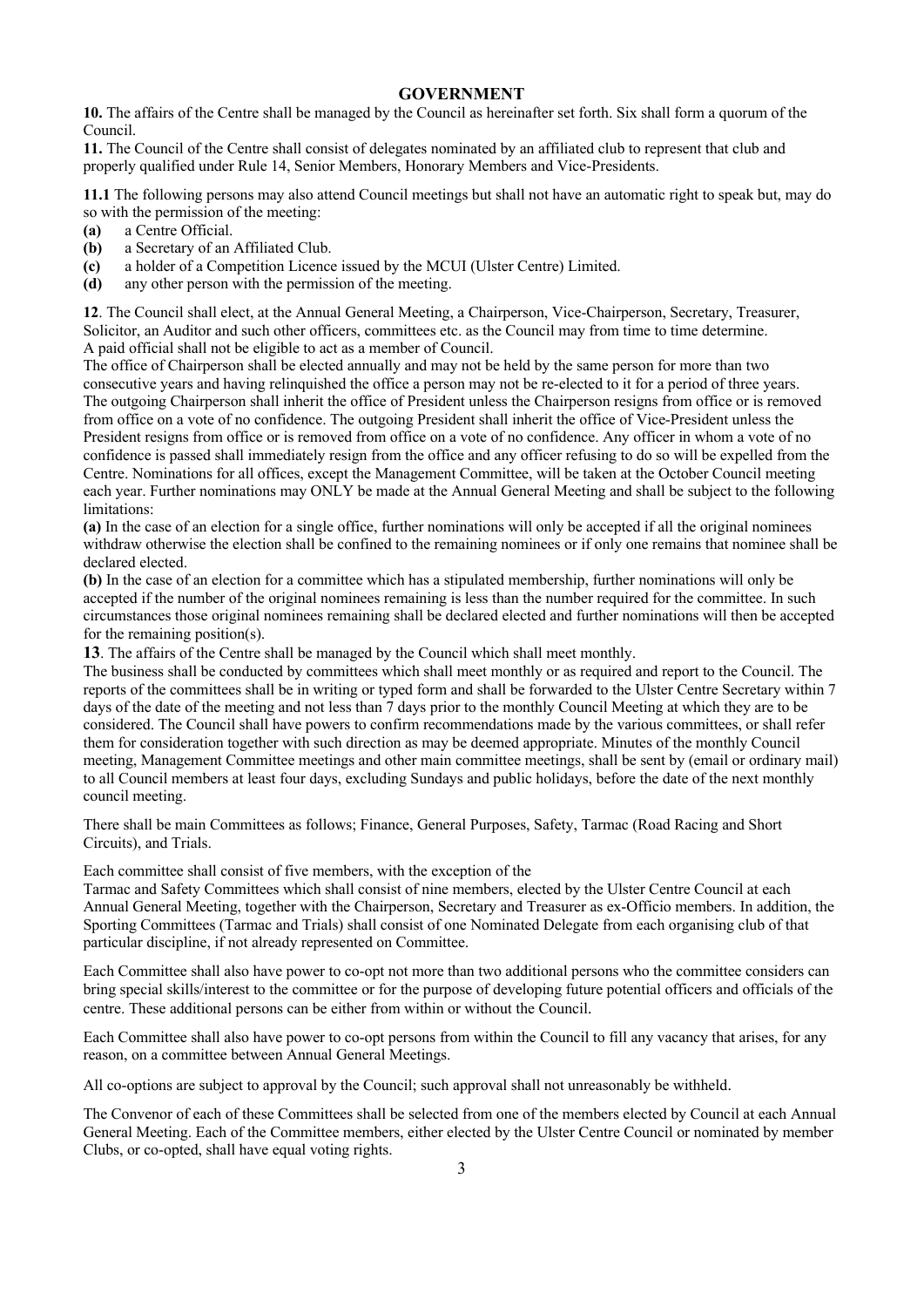Technical and Pre-1973 Racing Technical Committees shall also be elected each year and meet as and when required. **(a.1)** A Roads Inspection Committee consisting of six members, which shall be responsible for approving all courses used for Road and Short Circuit racing within the Ulster Centre, shall be appointed at the 2008 AGM as follows:

• Two members elected to serve until 2009 AGM when they will retire;

• Two members elected to serve until 2010 AGM when they will retire;

• Two members elected to serve until 2011 AGM when they will retire.

The members elected for the committee at the 2008 AGM shall agree the above tenures amongst themselves; failing agreement the tenures will be decided by ballot.

From the 2009 AGM onwards two members shall be elected, for a three year period, at each AGM to the Roads Inspection Committee to replace the two retiring members. Retiring members shall be eligible for re-election.

The Committee shall have power to co-opt not more than two additional persons who the committee considers can bring special skills/interest to the committee or for the purpose of developing future members of the committee. These additional persons can be either from within or without the Council.

The Committee shall also have power to co-opt persons from within the Council to fill any vacancy that arises, for any reason, on the committee between Annual General Meetings. All co-options are subject to approval by the Council; such approval shall not unreasonably be withheld. This rule can only be rescinded or varied by a motion approved by two thirds of the eligible members present and voting at an AGM or an EGM called to consider such motion.

*AGM Nov 2008*

**(b)** A Management Committee shall be elected at the Annual General Meeting which shall consist of the Chairperson, Vice-Chairperson, Secretary, Assistant Secretary and Treasurer together with three members from each of the Finance, General Purposes, Safety, Tarmac and Trials Committees. The Management Committee shall have Council powers to deal with any matter referred to it by the Committees, the Council or any business which arises between Council meetings which is deemed by the Secretary to be of an urgent nature. The Management Committee shall not have power to alter or revise the rules of the Centre. The quorum necessary for the Committee to transact its business shall be six, however, if within half an hour from the time appointed for the meeting six members are not present the members then present shall be the quorum. The members of the Management Committee shall be the Directors of the Motor Cycle Union of Ireland (Ulster Centre) Limited. The Members of the Management Committee shall have the power to co-opt a maximum of two Professional Non-Executive Directors from outside of the Centre. One of which should be appointed to Finance Committee. *AGM Nov 2021*

#### **REPRESENTATION**

**14.** Affiliated clubs shall be entitled to representation by three duly appointed delegates. These delegates shall hold office for one year and shall be the official representatives of the club at all meetings of the Council. No member of the committee of one club shall be eligible, in any circumstances, to act as delegate for any other club. At least two delegates representing a club shall be resident within twenty miles of the headquarters of that club.

**14.1** An Affiliated club must have at least one delegate in attendance at a minimum of

two Council meetings or Sporting Committee (Tarmac and Trials) meetings during a year i.e. from the Annual General Meeting in November until the last Council meeting prior to the following year's Annual General Meeting (12 months). Otherwise the club will not be granted any permits to promote events in the following year or any subsequent year until the minimum attendance requirement has been fulfilled. Exception to the rule may only be permitted if approved by a two-thirds majority at a Council meeting. Nothing in this rule shall preclude a club just affiliated from applying for permits to promote such events as it is entitled to during the first year of its affiliation. *AGM Nov 2008*

**15**. Where the representative of a club has, for any reason, ceased to serve, the Club may appoint a new representative under the terms of rule 14. In such case notification of the appointment must be sent to the Secretary of the Centre. If such notification is received by the Secretary of the Centre two days before the next meeting of the Council, such representative will be entitled to attend that meeting and represent his club.

#### **METHOD OF VOTING**

**16.** The method of voting to be adopted at all meetings of the Council of the Centre shall be as follows: **(a)** Affiliated Clubs – to be entitled to one vote per club.

The delegates are to agree between themselves as to which way the vote on behalf of their club should be cast.

**(b)** Chairperson – One vote

**(c)** Honorary Secretary – One vote

**(d)** Honorary Treasurer – One vote *EGM May 1999*

**16.1** On all occasions when a vote cannot be taken on a show of hands a secret ballot will be held.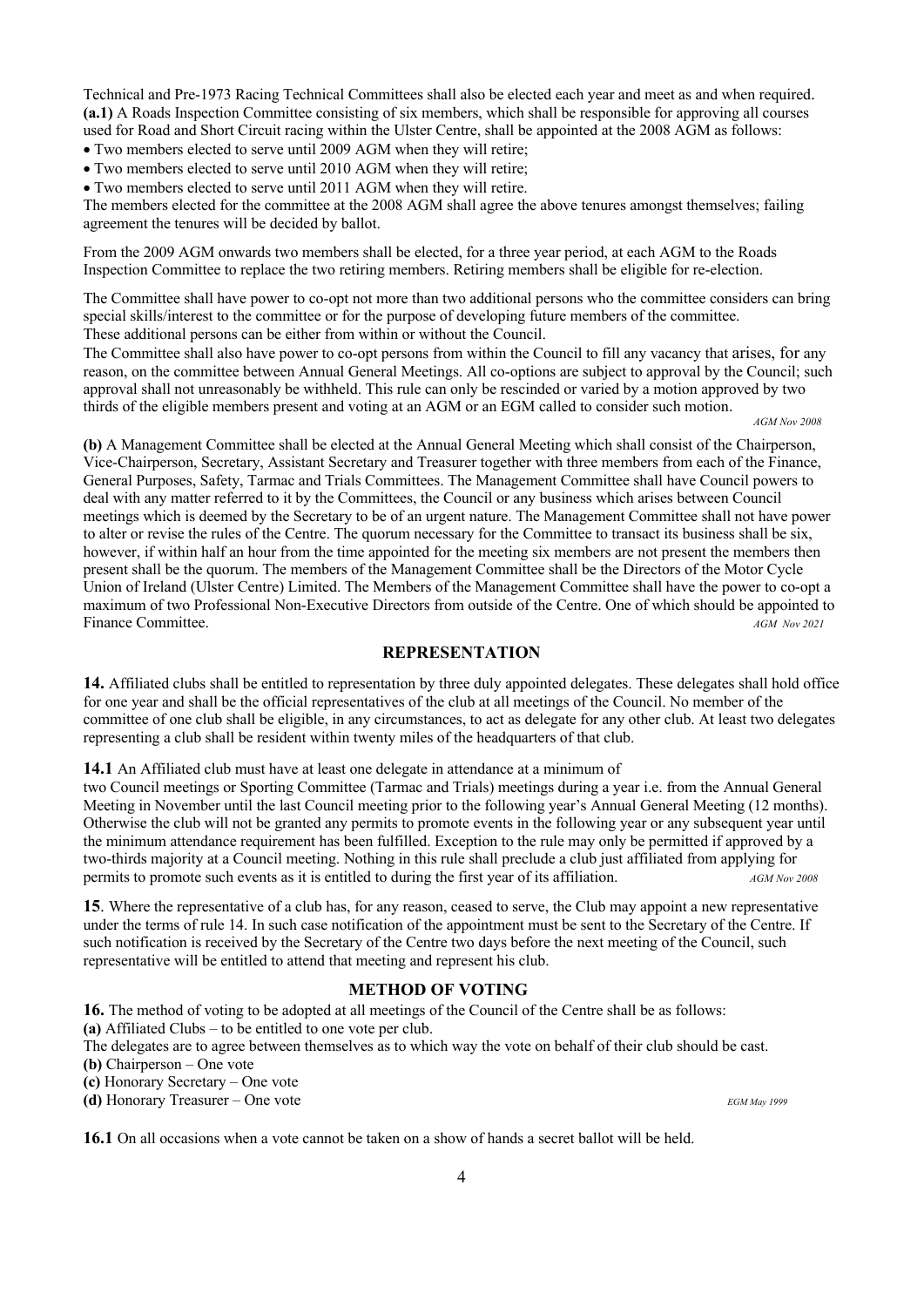**16.2** A member elected at the Annual General Meeting to a position which entitles the member to an individual vote shall inherit the vote at the conclusion of the election of officers and shall retain the vote until the conclusion of the election of officers at the next Annual General Meeting*. AGM Nov 2007*

#### **COUNCIL MEETINGS**

**17**. The Annual General Meeting of the Council shall be held in November of each year, and where possible on the second Saturday. Notices of Motion for inclusion on the Agenda of the Annual General Meeting must be with the Secretary at least twenty-eight days before the date of the meeting. The minutes of the meeting shall be circulated within one month of the date thereof and shall be considered for their accuracy and content at the next monthly Council meeting following dispatch.

**18**. Ordinary meetings of the Council shall be held on the first Monday of each month unless, in the opinion of the Chairperson and Secretary, there is insufficient business to justify the calling of a meeting. *EGM Feb 1999*

**19**. The Secretary on receiving a requisition signed by not less than one fourth of the members of the Council, and stating the purpose for which the meeting is desired, shall summon a Special Meeting of the Council within fourteen days. Only the business stated on the requisition shall be transacted at the Special Meeting.

**20.** Six delegates shall form a quorum of the Council at all meetings

**21**. Notices of Council meetings shall be sent by the Secretary to each member at least four days, exclusive of Sundays and public holidays, before the date of the meeting.

**22.** Items for inclusion on the agenda shall reach the Secretary not later than ten days before the Council meeting at which they are to be considered and shall take precedence on the agenda in order of date of receipt.

**23.** Notices of Motion to rescind a decision of the Council shall not be accepted for consideration until after at least six months from the date of such decision, unless a motion to permit its consideration is first approved by at least a twothirds majority of the Council present and voting.

**24**. Every motion shall be duly proposed and seconded by one of the under-mentioned methods before it can be considered.

Two members of the Council, irrespective of whether or not such members have the right to vote.

A member of the Council and a delegate from a Club.

Two delegates from the same Club.

Two delegates from separate Clubs.

**25**. A decision on any question shall be by a clear majority of those present and voting. The voting will be conducted in accordance with the provisions of rules 16, 16.1 and 16.2

### **CONTROL OF AFILIATED CLUBS**

**26**. Affiliated Clubs shall hold their annual general meeting not later than 31st October in each year. The Council shall have power to suspend any club whose meeting is not held before this date.

**27**. The affiliation of a club may be terminated by either party giving three months' notice to end on the 31st October in any year.

**28**. The members of an affiliated club shall be understood to be those members who have paid the ordinary club subscription for the previous year, or who have paid life composition for the same. The minimum annual club membership subscription shall be £1.

**29**. At a meeting to be held upon a specified date each year the Council shall consider applications from affiliated clubs for permits to hold open competitions during the year. Upon request from the Secretary of the Council, affiliated clubs must supply a list of dates upon which they propose to promote open events, and this list must be in the hands of the Secretary on the date specified in the request.

**30**. Failure on the part of an affiliated club to supply a list of dates upon request by the date specified may result in such affiliated club forfeiting the right to have any subsequent application for open permit considered until the next annual meeting for consideration of dates.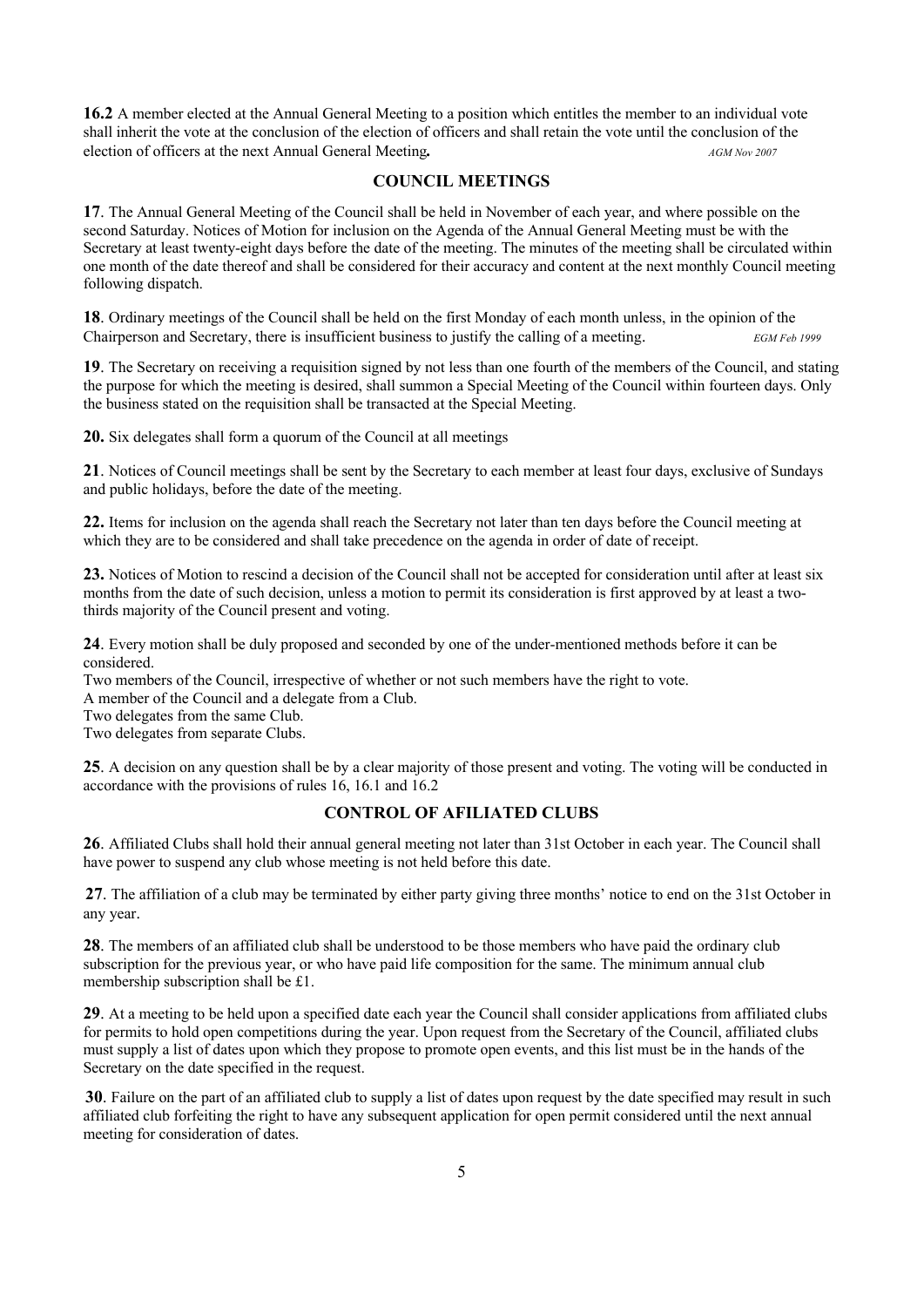**31**. In the event of the clashing of the proposed dates for holding open motorcycle events, the Management Committee shall have power to call upon Clubs or Promoters to mutually avoid clashing dates, and failing a mutual agreement, the fixtures shall be adjusted by the Management Committee whose decision shall be final and binding. *EGM Jan 1997* 

**32**. No meeting or competition shall be held without a permit from the Centre. Such permit shall only be granted upon the formal application of the promoting body or club and it shall be deemed a condition attaching to all permits that no permit is assignable or transferable, except by the Council of the Centre.

**33**. No entries shall be invited for any competition until the permit for same has been granted by the Centre. The Council reserves the right to withdraw any permit.

**34**. No permit to promote an open competition shall be issued at the request of a newly affiliated club and not until that club has been affiliated to the Centre for a period of not less than twelve calendar months.

**35**. MCUI licences to ride in competitions shall be issued to individual members of the Centre or to members of clubs affiliated thereto at the current fee.

**35a**. All MCUI (UC) Tarmac Competition Licence Holders residing within the Ulster Centre must complete the official Ulster Centre Flag/Drugs Seminar **(Online or in Person)** in order to obtain their competition licence.

MCUI (UC) Tarmac Competition Licence Holders residing outside of the Ulster Centre must **complete the MCUI (UC) online seminar** or show proof they have attended **in person** or **they** will be required to attend an ACU or FIM approved seminar. *AGM 2018* 

**36**. The Centre may appoint a steward or stewards to supervise all competitions.

Such steward shall not be otherwise connected with the competitions. To be eligible for election to the panel of stewards, nominees must be active members of the Ulster Centre and must, during the preceding year, have a minimum attendance record of 75% at Council meetings. Illness, business commitments, or other extenuating circumstances will not render a nominee who has not attained the minimum attendance record ineligible for election to the panel.

**36a**. Each trials promoting club must provide at least one club member to act as Centre Steward for use in the trials season. Failure on the part of any trials promoting club to supply at least one Centre Steward upon request will result in such affiliated club forfeiting any permits for their trial events. *AGM 2018* 

**37**. Where a club affiliated to the Centre applies for and is granted an open date for any competition and on that date fails to promote such competition, without reason which is acceptable to the Council, it shall be subject to a maximum fine as follows:

• Where the event is a road race - £150.

• Where the event is one scheduled for a championship - £100.

• Any other event - £50.

Should such an event not be run, the club shall nonetheless be liable to pay to the Centre any and all irrecoverable permit and insurance fees relating to such event.

**38**. It shall be the responsibility of a club promoting an event to render promptly such statistics of the event, which the Centre may require, together with any fees due to the Centre arising from the promotion.

**39.** In the event of an affiliated club failing to fulfil its obligations to the Centre in regard to events promoted by it, in that it fails to furnish the fees required within the time specified by the Council, then that club shall be expelled and shall not become an affiliated member of the Centre until formal application is again made and accepted by the Centre in Council.

**40**. Neither the Council nor the Centre shall accept any liability for any accidents occurring in competitions run under the foregoing rules.

**41**. No competition held under the rules of the Centre shall be styled a championship unless with the approval of the Council. The Council shall make provision for the holding of such championships as come within its jurisdiction and may delegate authority to promote such events to affiliated clubs. The Centre may arrange to hold annually, or may delegate to any affiliated club or body the holding of the Ulster Grand Prix and such Championship events as it may decide.

**42**. No new rules shall be made, nor shall any of these rules be amended, altered, or rescinded, unless at the Annual General Meeting of the Centre or a Special Meeting called for that purpose.